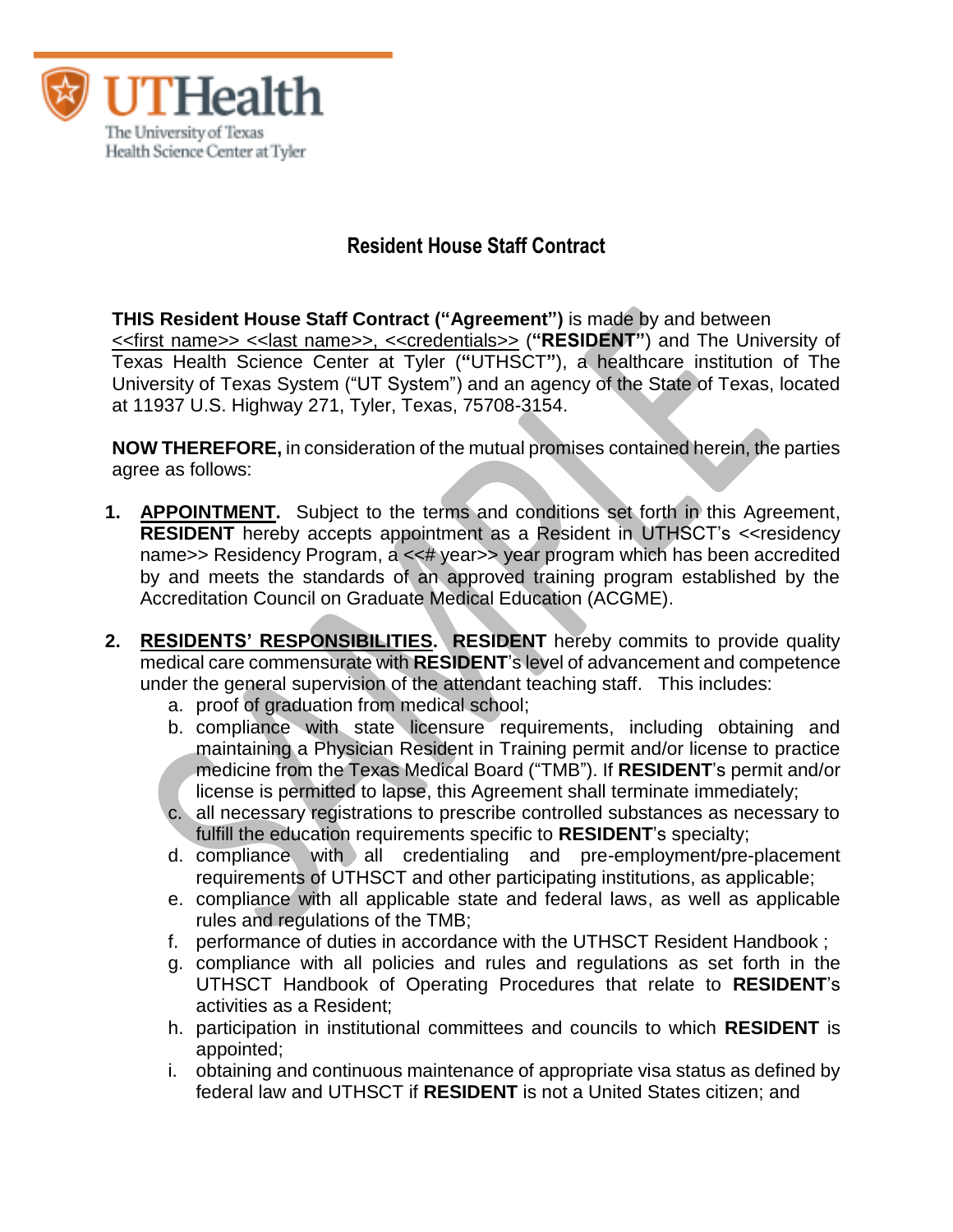j. remaining free of sanction or restriction of any kind under the Medicare and Medicaid programs.

No Resident will be able to begin a training program, execute patient care responsibilities, or receive any benefits under this Agreement without having met these requirements.

- **3. RESIDENT HANDBOOK, HANDBOOK OF OPERATING PROCEDURES.** Certain aspects of the appointment of **RESIDENT** to the Residency Program, the terms and conditions of the appointment and **RESIDENT**'s activities in the Residency Program are governed by the UTHSCT's Resident Handbook, as amended from time to time. The Resident Handbook includes and special reference is made hereby to the policies on leave of absence, the effect of leaves of absence on satisfying the criteria for completion of the Residency Program, the handling of physician impairment, including impairment due to substance abuse, duration of appointment, conditions of reappointment to the Residency Program, professional activities outside the educational program (including moonlighting), grievance and appeal procedures, sexual and other forms of harassment, Resident duty hours, and reduction in size or closure of the Residency Program. The terms of the Resident Handbook shall govern any and all terms and conditions of employment, including those not specifically addressed in this Agreement. Additionally, the UTHSCT Handbook of Operating Procedures, as may be amended from time to time, shall govern any and all terms and conditions of employment not specifically addressed in this Agreement and/or the Resident Handbook, including accommodations for **RESIDENT**'s with disabilities. UTHSCT shall provide a copy of the Resident Handbook, any other specific Residency Policies and Procedures, and a copy of the Handbook of Operating Procedures to **RESIDENT** on or before the effective date of this Agreement, or they may be accessed by **RESIDENT** on the UTHSCT website:<http://infp-centerlink-01/>
- 4**. RESIDENT RESPONSIBILITIES. RESIDENT** acknowledges and agrees to become familiar with and be bound by the Resident Handbook, including the CONDITIONS OF APPOINTMENT contained therein, and agrees to fulfill the responsibilities stipulated therein, including the CONDITIONS OF APPOINTMENT, and future amendments. **RESIDENT** also agrees to abide by all the rules and regulations established by the Board of Regents of UT System, local rules and regulations contained in the UTHSCT Handbook of Operating Procedures, the Medical Staff Bylaws, rules and regulations of participating institutions, policies and procedures specific to the Residency Program, the applicable requirements of the Essentials of Approved Residencies as promulgated by ACGME that are in force during **RESIDENT**'s appointment period.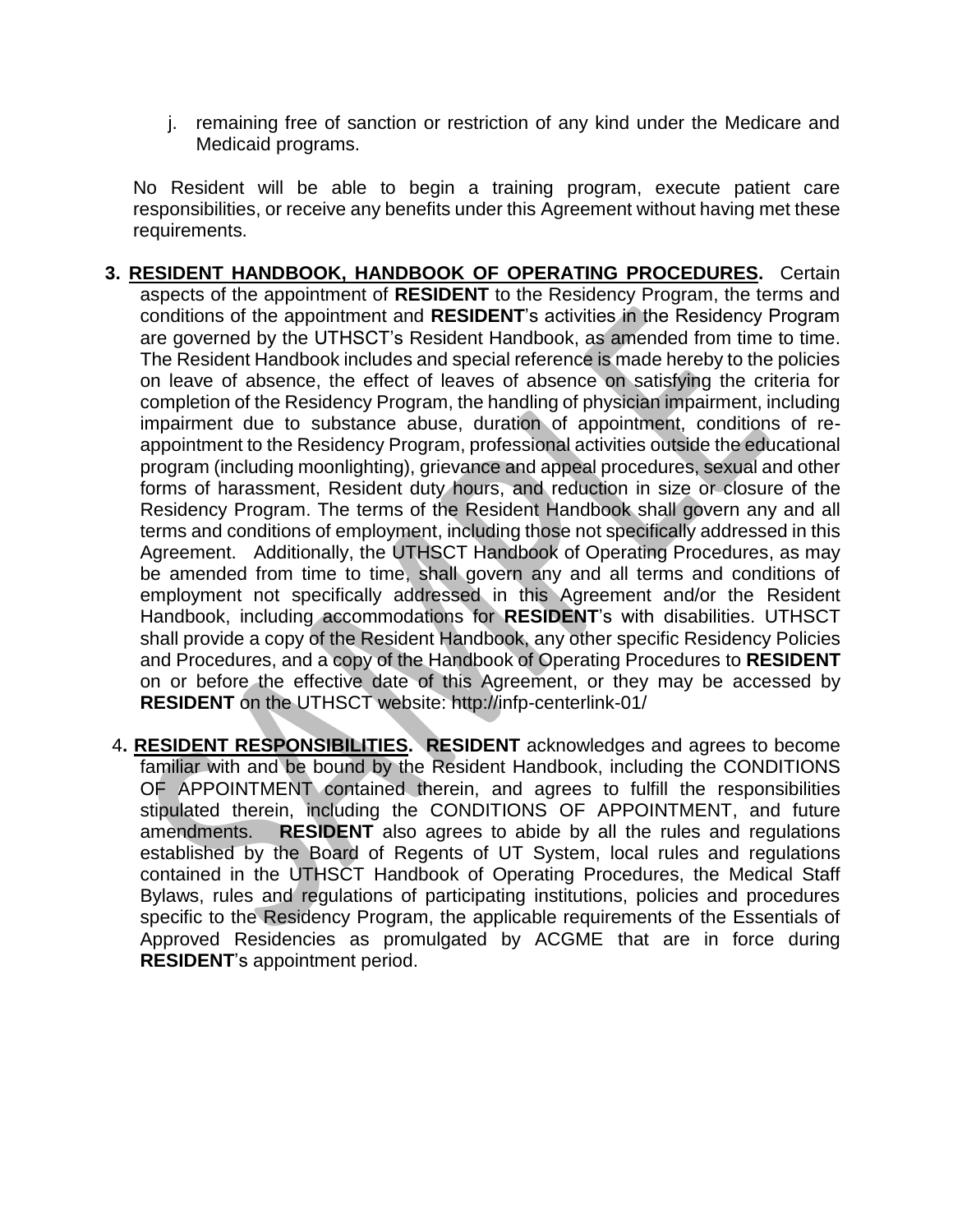### **5. UTHSCT RESPONSIBILITIES**. **UTHSCT** will provide:

- a. a suitable academic environment for educational experiences in **RESIDENT**'s specialty;
- b. a training program that meets and/or exceeds the standards of the Essentials of Approved Residencies promulgated by the ACGME, when such Essentials apply;
- c. access to information related to eligibility for specialty board exams will be obtained from the appropriate Program Director; and
- d. upon satisfaction completion of the training program, a UTHSCT certificate of completion.

### **6. DURATION OF APPOINTMENT; RENEWAL AND NON-RENEWAL NOTICE TERMS.**

The term of this appointment as a <<PGY>> in the Residency Program shall commence on << start date>> and terminate on << end date>>, unless terminated sooner in accordance with the terms of this Agreement. If in the sole discretion of the Director of the graduate training program in which the **RESIDENT** participates, **RESIDENT** has fulfilled all of the educational requirements and attained the knowledge and skills necessary to progress to the next level of post-graduate training **and** fulfilled all of the other terms and conditions stipulated in this Agreement, then this Agreement shall renew for an additional period of twelve (12) months. The renewal does **not** apply if the Program years dedicated to the Residency Program in which **RESIDENT** was appointed as set forth in this paragraph have expired. If UTHSCT determines that **RESIDENT**'s Agreement shall not be renewed for an additional period of twelve (12) months, then **UTHSCT** shall provide **RESIDENT** with written notice of non-renewal of **Resident**'s Agreement no later than four (4) months prior to the end of **RESIDENT**'s Initial Term or any Renewed Term, as applicable. Provided, however, if the primary reason(s) for the non-renewal occurs within the four (4) months prior to the end of the Initial Term or any Renewed Term, UTHSCT shall provide **RESIDENT** with as much written notice of non-renewal of this Agreement as the circumstances will reasonably allow. Residents will be allowed to implement the applicable grievance procedures as set forth in the Resident Handbook and the Handbook of Operating Procedures, when they have received written notice of intent not to renew their agreements.

**7. COMPENSATION. RESIDENT**'s annual salary shall be based on the level of residency training achieved. The gross compensation amount for the Initial term of this Agreement is <<compensation>>. **RESIDENT** shall be paid 1/12th of **RESIDENT**'s annual salary on a monthly basis. Salary payments shall be subject to all local, state and federal withholding taxes and any other applicable taxes. **RESIDENT** acknowledges that the compensation amounts stipulated are subject to change on an annual basis at the sole discretion of UTHSCT**.** As a condition of acceptance to the Program, **RESIDENT** waives all rights to fees for professional services delivered to patients within the scope of **RESIDENT**'s appointment/training, regardless of the level of participation in the care of those patients. Such fees will be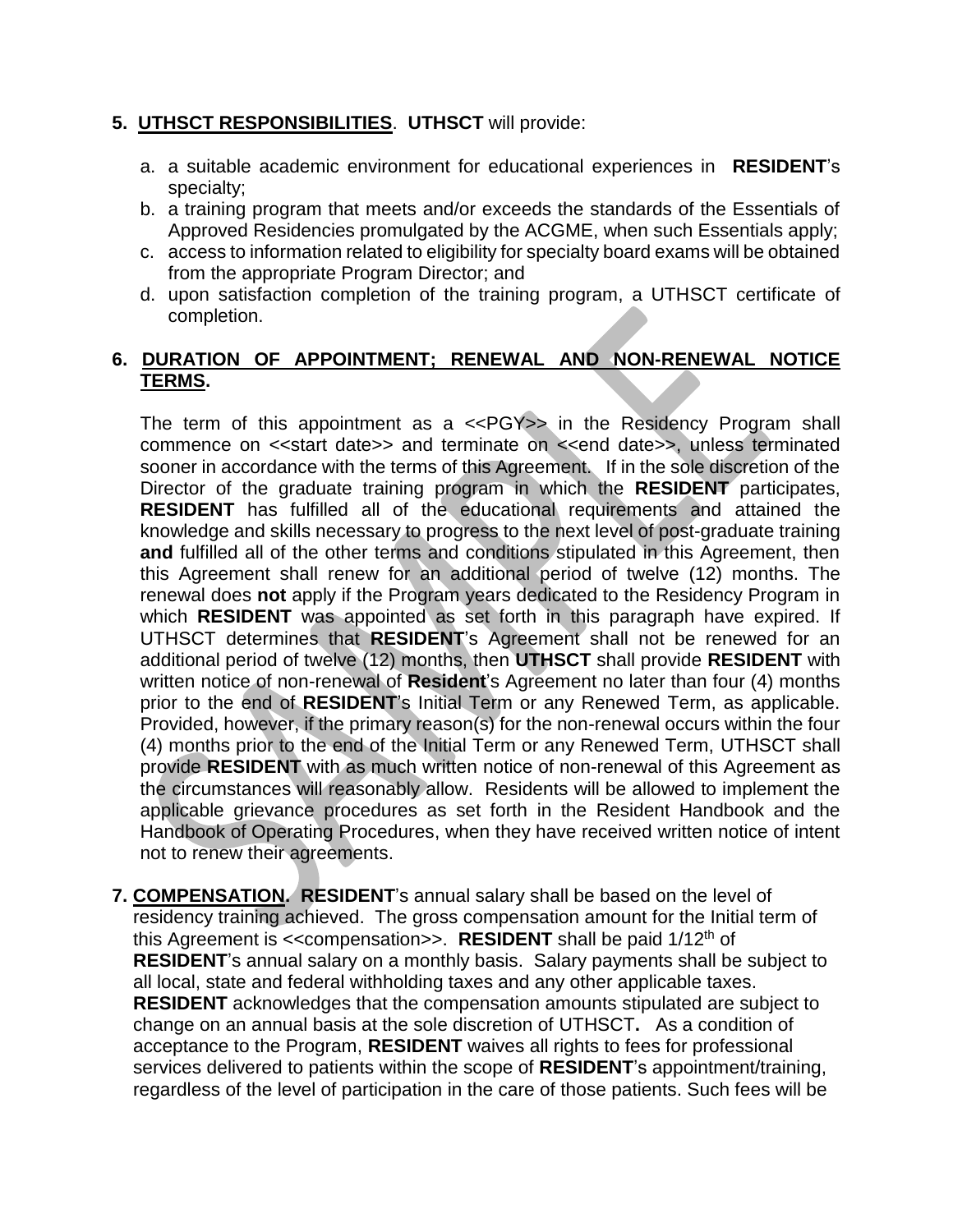collected on behalf of the supervising professional staff in accordance with the following: (1) the regulations of the hospitals or other clinical settings in which the work is done; (2) the practices of the professional staff of each hospital or clinical setting; and, (3) the regulations, where applicable, of third-party payers.

- **8. EXPENSE ALLOWANCE. RESIDENT** shall be reimbursed for approved expenses in accordance with Section H., Other Benefits and Services, subsection entitled Expense Allowances, of the Resident Handbook.
- **9. UTHSCT BENEFITS.** UTHSCT agrees to provide **RESIDENT** the following benefits:
	- A. Vacation and sick leave in accordance with UTHSCT requirements. Professional, parental and other authorized leave as addressed in the Resident Handbook;
	- B. Participation in group life, health, dental, vision, short and long term disability, long term care, and accidental death and dismemberment insurance and cafeteria plan benefits as set forth in the Resident Handbook;
	- C. Eligibility for membership in the Teacher Retirement System of Texas;
	- D. Eligibility to participate in optional Tax Deferred Annuity Programs;
	- E. Counseling and psychological support services;
	- F. Health & Wellness Services, including Physician Impairment and Substance Abuse.

**RESIDENT** acknowledges that the benefits stipulated above are subject to change by UTHSCT and terminate at the expiration of this Agreement or upon termination or resignation of **RESIDENT**.

- **10. OTHER BENEFITS/SERVICES.** The Resident Handbook, as may be amended from time to time, defines the terms and conditions of the following other benefits/services provided to **RESIDENT**, including:
	- a. Meals
	- b. Uniforms
	- c. Laundry Services for Uniforms (as applicable)

**RESIDENT** acknowledges that the benefits or services stipulated above are subject to change by UTHSCT and terminate at the expiration of this Agreement or upon termination or resignation of **RESIDENT**.

**11. PROFESSIONAL LIABILITY INSURANCE.** UTHSCT, through UT System, will provide medical liability coverage for each Resident. This is an occurrence-based coverage and provides legal defense and protection against claims reported or filed after the completion of the training program based on treatment rendered during the training program. This coverage requires compliance with continuing risk management education requirements as stipulated by UT System. If **RESIDENT** fails to obtain the required risk management education, liability coverage is not maintained. Coverage extends to all duly authorized off-campus assignments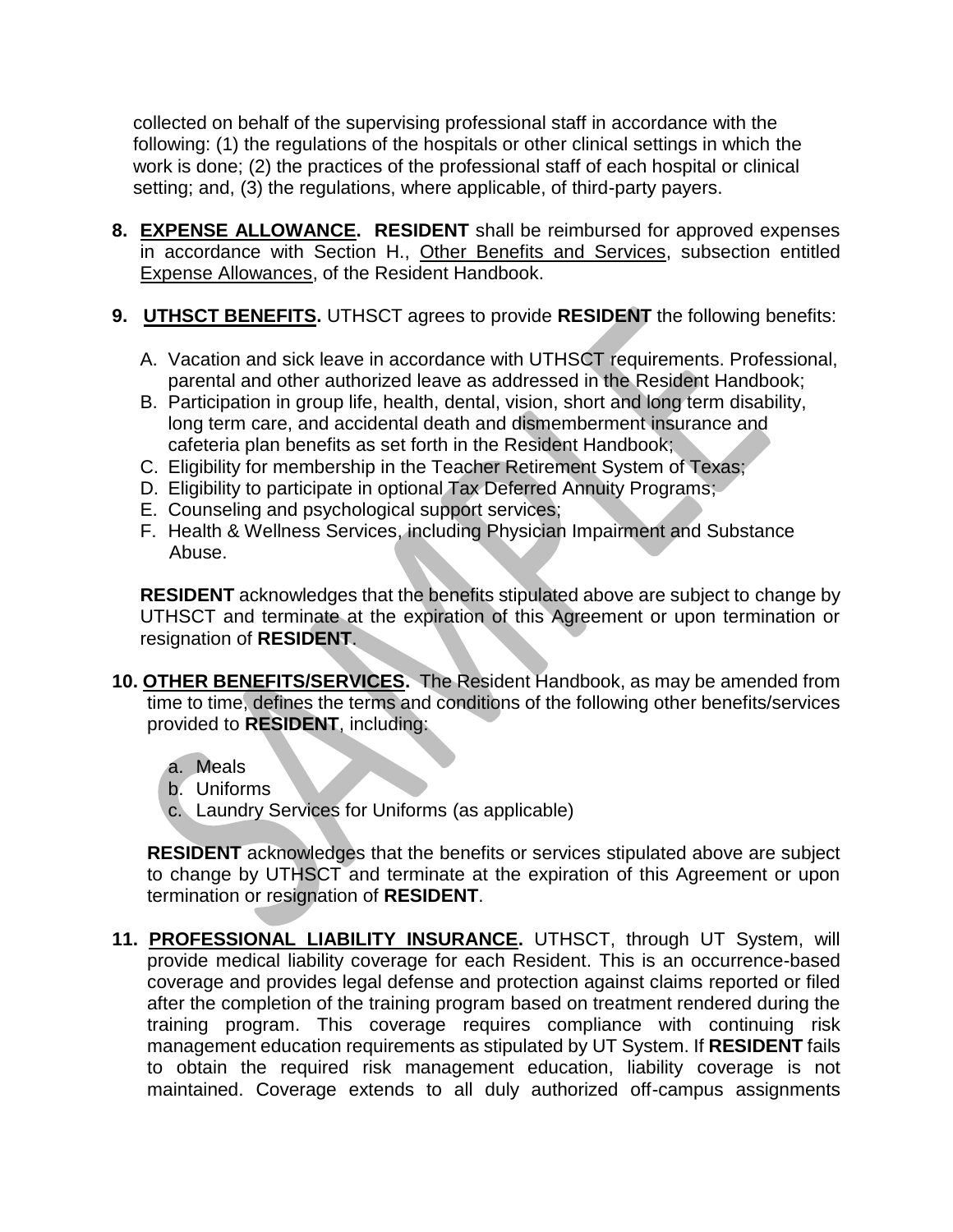performed in the course in the course and scope of employment with UTHSCT. Moonlighting is specifically excluded from medical liability coverage. Other limitations and exclusions are outlined in the UT System Professional Medical Liability Benefit Plan Handbook. Upon becoming aware of an actual or alleged claim, **RESIDENT** must promptly notify the Director of the Residency Program and cooperate fully with UTHSCT and UT System in order to ensure coverage.

- **12. MEDICAL RECORDS. RESIDENT** shall complete in a timely manner all medical records on each patient treated and shall maintain the confidentiality of such records as required by federal, state, and local laws and regulations. **RESIDENT**  acknowledges that failure to complete medical records in a timely manner as stipulated in the Resident Handbook and/or the participating **i**nstitution's Medical Staff Bylaws may result in disciplinary action, up to and including dismissal from the Residency Program.
- **13. OFF-DUTY ACTIVITIES. RESIDENT** is required to be knowledgeable about and comply with the duty-hour policies and procedures of the Residency Program which are contained in the Resident Handbook. **RESIDENT** agrees that at all times during the appointment period, **RESIDENT** shall not engage in any clinical practice activity without the prior approval of the program director. Furthermore, **RESIDENT** agrees that during the appointment period he/she shall not engage in any activities outside the scope of his/her duties as a Resident that interfere with or detract from **RESIDENT**'s duties to UTHSCT or any participating institution or to the orderly and effective operation of UTHSCT or any participating institution or of the educational program to which **RESIDENT** has been appointed. **RESIDENT** also agrees that any clinical practice activities that he/she engages in outside the scope of his/her training program ("Moonlighting") shall comply with the Moonlighting Policy outlined in the Resident Handbook.
- **14. TERMINATION for DUE CAUSE.** UTHSCT may immediately terminate this Agreement for due cause by providing written notice to **RESIDENT** that the Agreement is terminated. The parties acknowledge and agree that for purposes of this Agreement, the term "due cause" shall be as defined in the Resident Handbook. **RESIDENT** acknowledges and agrees that the termination procedures specified in the Resident Handbook shall apply to such terminations**.**
- **15. DISCRIMINATION. RESIDENT** acknowledges that formal charges of discrimination based on race, sex, age, religion, national or ethnic origin, disability, marital status, sexual orientation, or veteran status, shall be filed with UTHSCT Human Resources in accordance with the policies and procedures outlined in the Resident Handbook and Handbook of Operating Procedures.
- **16. HARASSMENT. RESIDENT** acknowledges that UTHSCT does not tolerate sexual or other forms of harassment by and/or directed at House Staff members at UTHSCT or any participating institution. **RESIDENT** acknowledges and agrees that he/she is subject to the policies and procedures outlined in the Resident Handbook and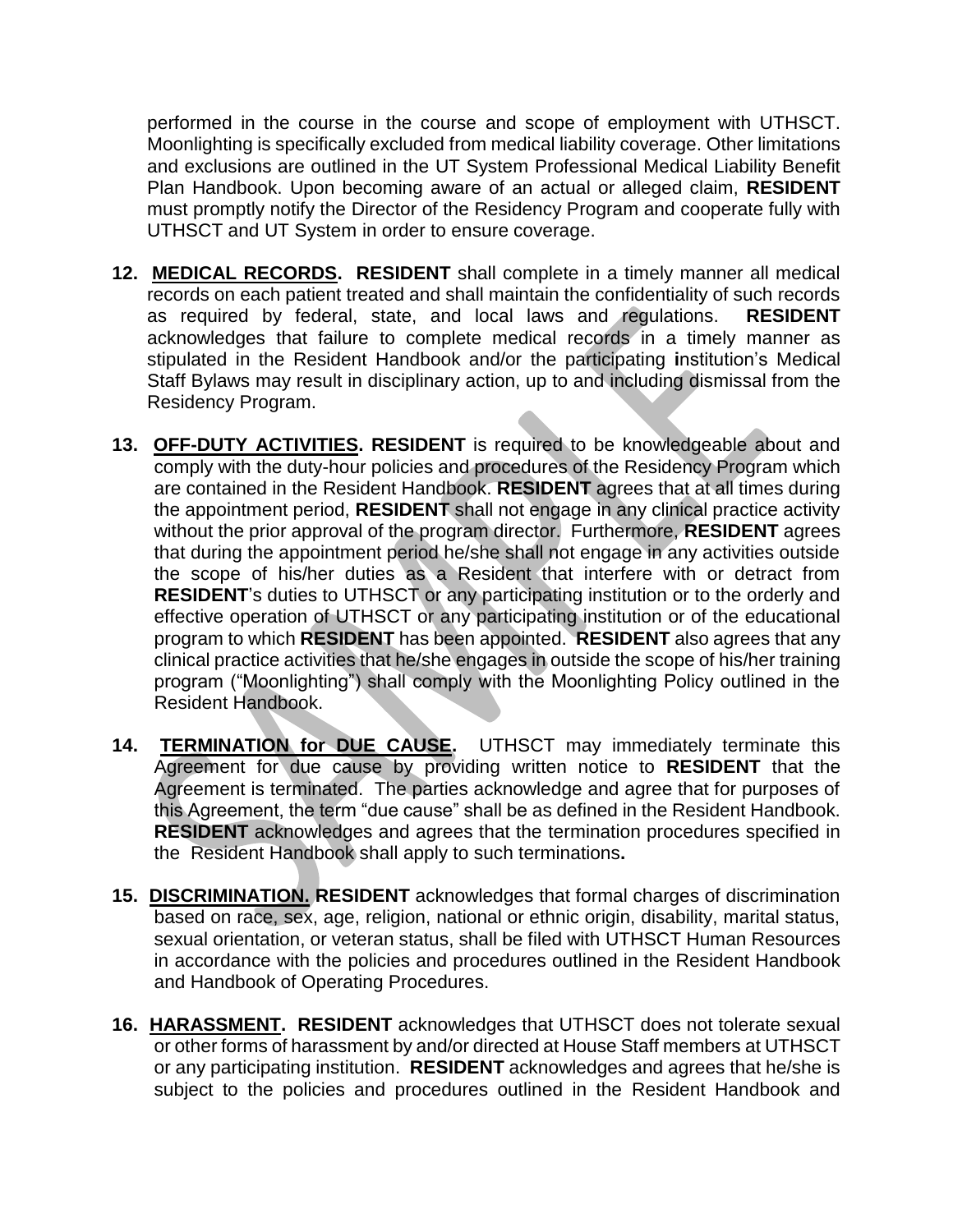Handbook of Operating Procedures concerning sexual and other forms of harassment.

**17. NOTICES.** Any notice required under this Agreement shall be in writing and shall be deemed given if delivered in person or by United States certified mail, return receipt requested, and addressed as follows:

#### **HOSPITAL: RESIDENT:**

Graduate & Undergraduate Medical Education University of Texas Health Science Center at Tyler University of Texas Health Science Center at Tyler<br>11937 U.S. Highway 271<br>Tulor TY 75708-3154 Tyler, TX 75708-3154



or such other address as either party may from time to time designate by written notice to the other party.

- **18. ENTIRE AGREEMENT**. This Agreement contains the entire agreement between the parties hereto, and there have been and are no other agreements, representations or warranties between the parties other than those set forth herein. No oral statements or prior written materials not specifically incorporated herein shall be of any force or effect. This Agreement may be amended only by a written amendment signed by both parties.
- **19. WAIVER**. The failure of either party to insist in any one or more instance upon the strict performance of any terms or conditions of this Agreement by any other party shall not be construed as a waiver or relinquishment for the future of any such term or condition, but shall continue in full force and effect.
- **20. SEVERABILITY.** If any provision of this Agreement or the application thereof to any person or circumstance is found to be illegal, invalid or void by a court of competent jurisdiction under any applicable law, it shall be severable, the remaining provisions of this Agreement shall not be impaired, and this Agreement shall be interpreted as far as possible so as to give effect to its stated purpose.
- **21. ASSIGNMENT**. Neither party may assign his/her/its rights or obligations under this Agreement without the prior written consent of the other party. Any attempted assignment by either party shall be null and void and of no force or effect.
- **22. GOVERNING LAW**. This Agreement shall be interpreted, governed and construed in all respects under the laws of the State of Texas.